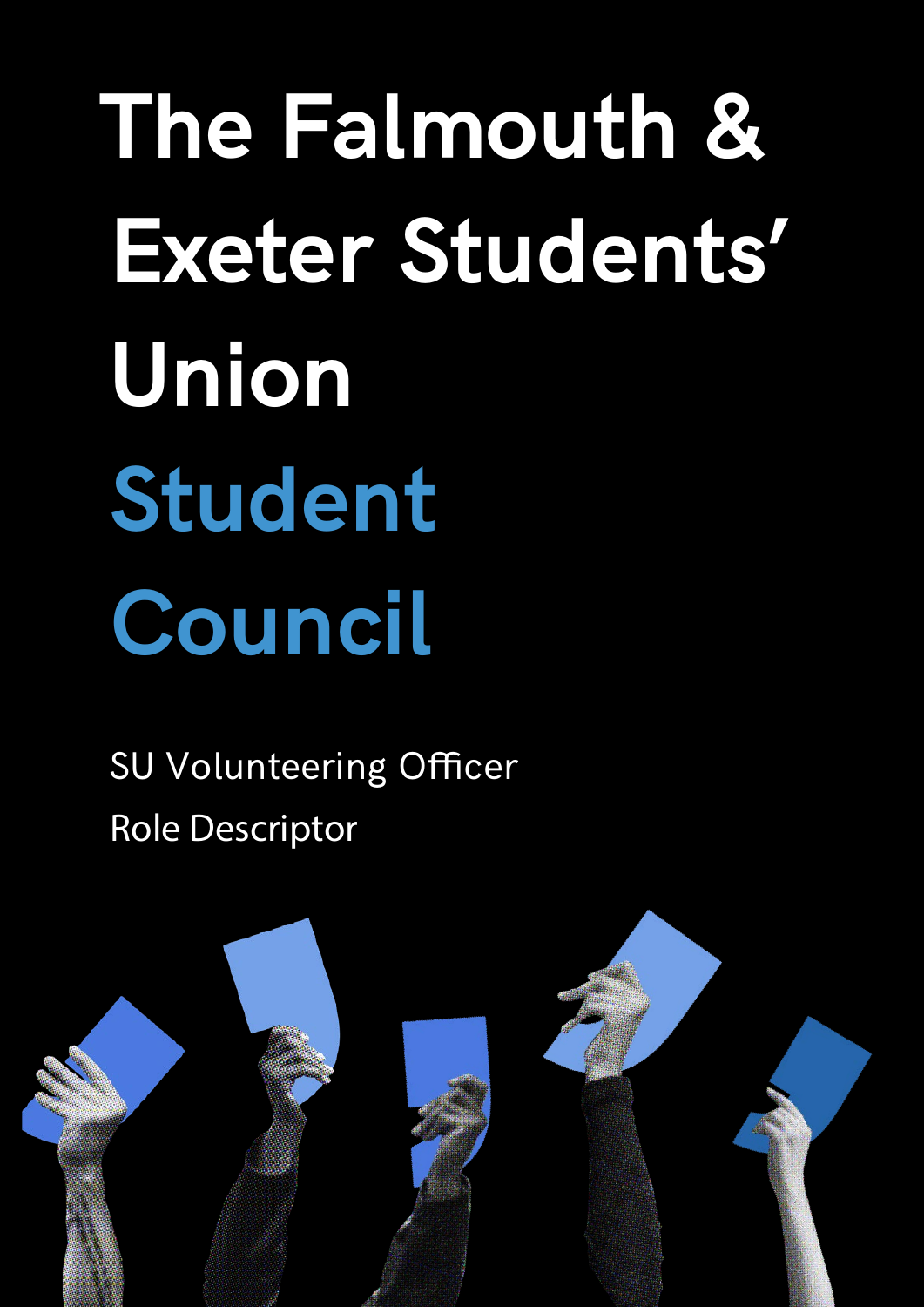## **SU Volunteering Officer**

## Short Description:

You will be working with SU Presidents, and SU staff to ensure the volunteering provision is what students want and that outcomes of the student volunteering experience are celebrated.

| Status:            | Part-Time Officer                                                      |
|--------------------|------------------------------------------------------------------------|
| Elected:           | By secret ballot by all Falmouth and Exeter students                   |
| Term of Office:    | 1 Academic Year                                                        |
| Accountable to:    | The student body via SU Board of Trustees, SU                          |
|                    | Student Council, Annual General Meeting and Union General Meetings     |
| Member of/attends: | SU Student Council (twice a term)                                      |
|                    | 1:1 with SU Preident Student Experience (twice termly)                 |
|                    | Regular updates with SU Student Opps                                   |
|                    | Other groups or meetings as appropriate and mandated                   |
| Hours:             | As the role requires and can be flexible dependent on studies.         |
| Remuneration:      | This is a voluntary role, however, out of pocket expenses will be paid |
|                    | where appropriate.                                                     |

Role Summary:

- To represent the student view and in your work with the SU; to ensure students can engage with the student volunteering provision and thrive from the experience.
- To work closely with SU President Student Experience and staff particularly the Opportunities team – to develop student volunteering opportunities, engagement and support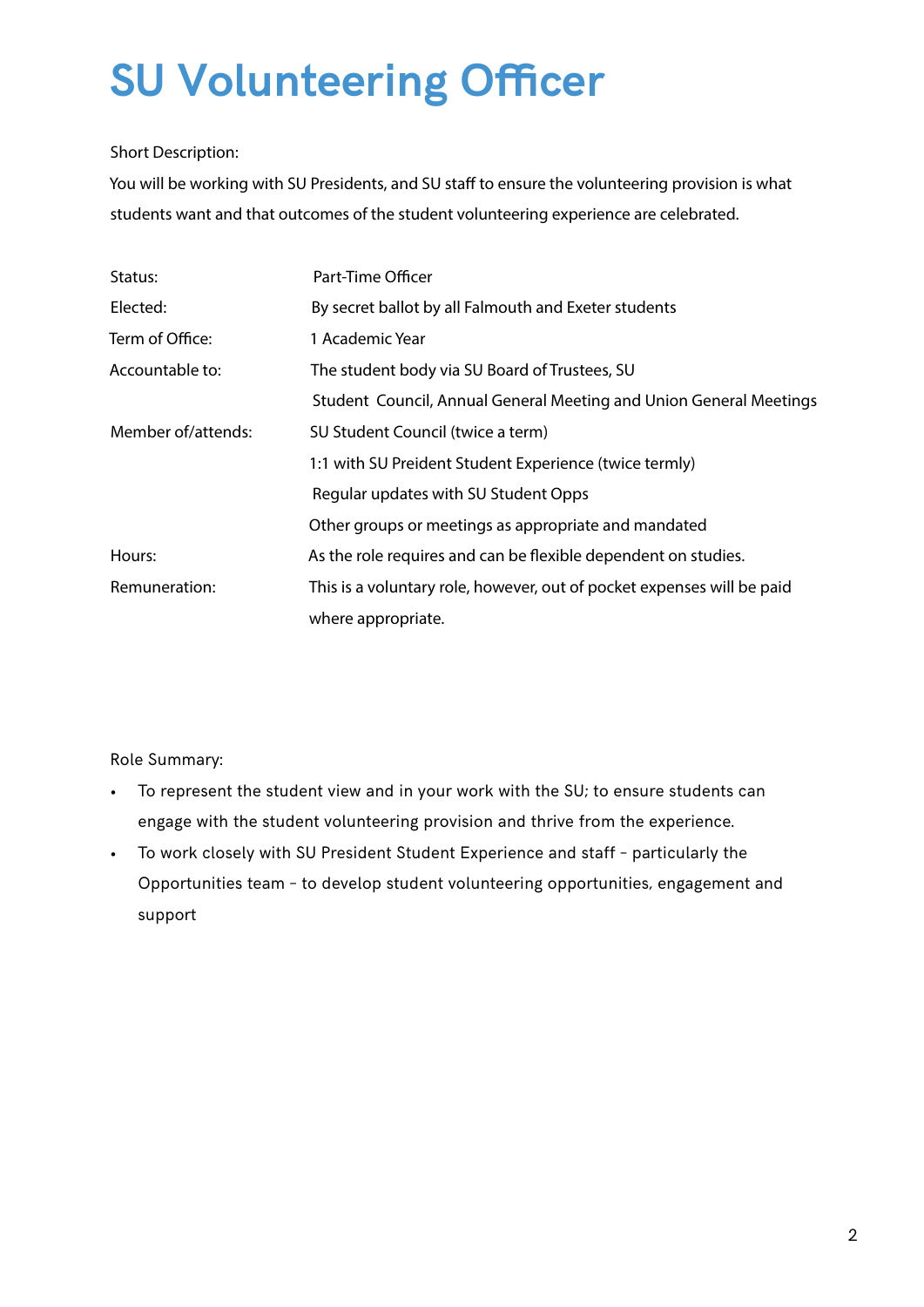Responsibilities:

- 1. To attend any meetings required by the role;
- 2. To consult with student volunteers, to identify their development needs, promote their successes and share information with the President Student Experience and appropriate SU staff
- 3. To work in partnership with the Fundraising Officer to assist the President Experience and SU staff to conduct student volunteering observations
- 4. To consult with students about existing and proposed opportunities, facilities and ideas for future developments and feed this into SU planning processes.
- 5. To consult with students about their current volunteering experience and work to develop volunteer engagement and satisfaction.
- 6. To promote and contribute to the planning and delivery of the Welcome Week programme and other related volunteering opportunities throughout the year such as Student Volunteering Week.
- 7. To develop the engagement and support of student volunteers
- 8. To update and report SU Opportunities staff and President Student Experience with developments, ideas and consultation outcomes.